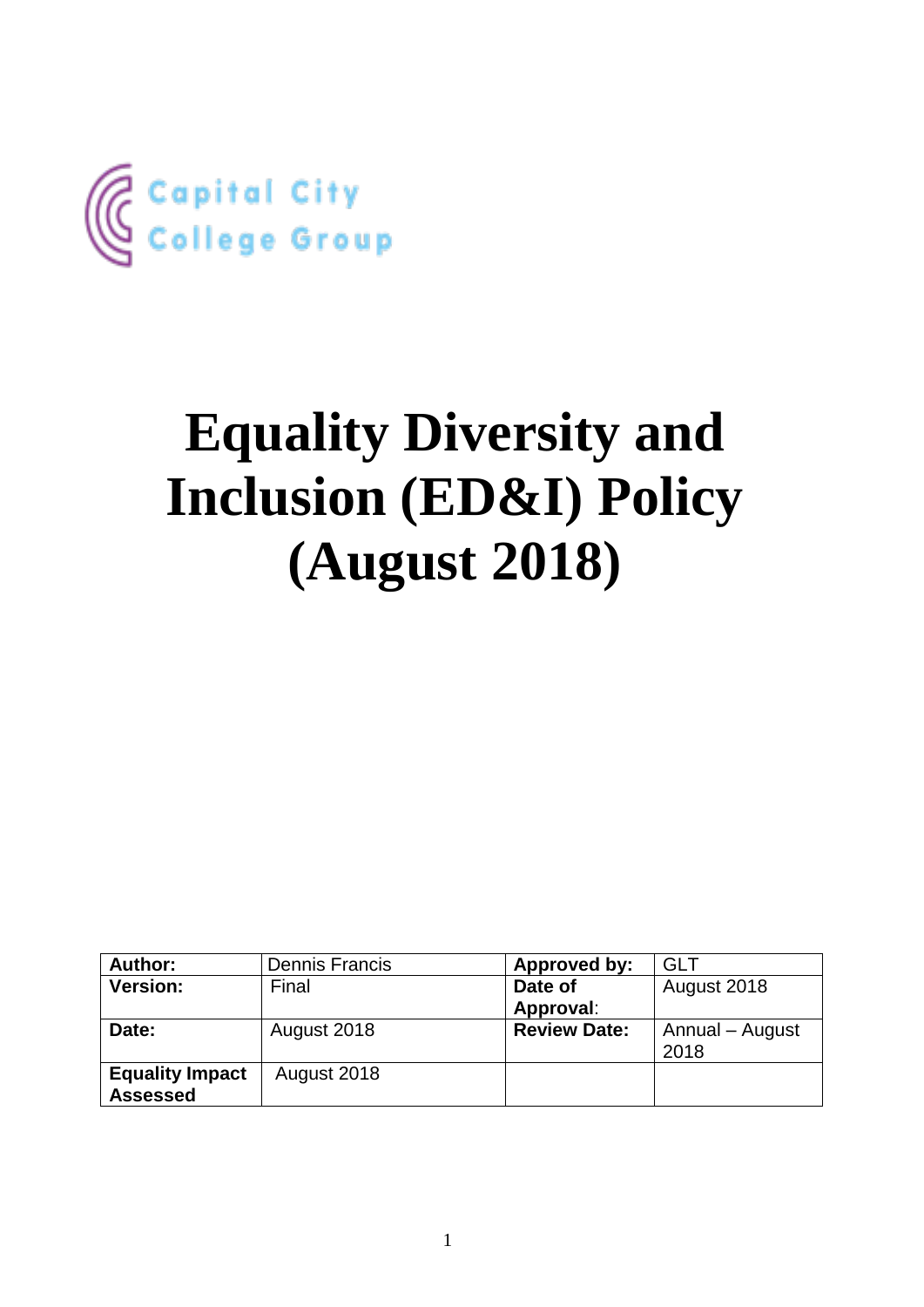# **CONTENTS**

- **1.0 INTRODUCTION**
- **2.0 SCOPE**
- **3.0 RESPONSIBILITES**
- **4.0 IMPLEMENTATION**
- **5.0 LEARNING AND DEVELOPMENT**
- **6.0 COMMUNICATION AND AWARENESS**
- **7.0 MONITORING AND EVALUATION**
- **8.0 REVIEW**

:

# **Appendix1**: The Legal Context: The Equality Act 2010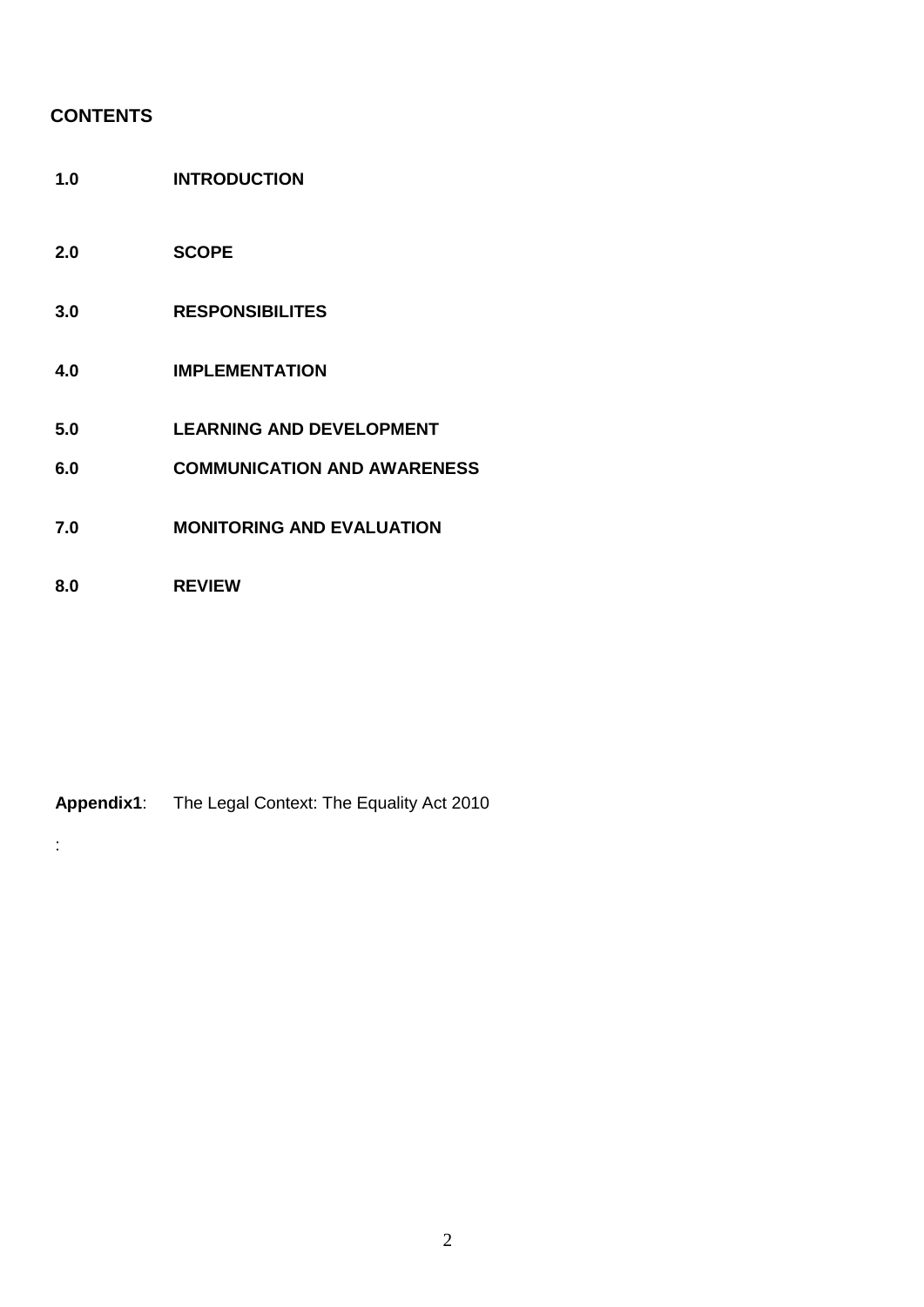# **1.0 Introduction**

- **1.1** Equality, Diversity and Inclusion are central to the work of Capital City College Group. This underpins the vision of the Group to transform lives through providing exceptional education and training.
- **1.2** The Group's commitment to Equality, Diversity and Inclusion is reflected in the continued successful promotion of these strands through the curriculum, enrichment activities and the range of direct and indirect student support services.
- **1.3** This policy provides a framework for the Group to continue to attract and recruit talent from all sections of society, to fully develop the potential of our staff and students and continue to build a sense of community and not only to fulfil its Statutory Public duty but to go beyond this and to continually improve the experience of students, staff, our partners and service users.

# **2.0 Scope**

- 2.1 This policy applies across all the functions and services of the Group, and applies to:
	- students including those under our sub contracted provision
	- Governors
	- staff employed by the Group
	- volunteers, visitors, self-employed contractors and agency staff
	- sites and premises belonging to the Group or used by the Group for carrying out its functions.
- 2.2 The Group will also promote the principles of this Policy in its dealings with:

• external contractors, by having in place Equality, Diversity and Inclusion requirements as part of the tender process and documentation

• providers of work based placements through having clear signposts on the equality, diversity and inclusion requirements for the student journey

- 2.3 The Group welcomes and abides by all statutory provisions on equality, diversity and inclusion, including the nine protected characteristics and key Public duties outlined in the Equality Act 2010 (Appendix 1)
- 2.4 Breaches of this Policy will be regarded as misconduct and therefore subject to the appropriate Student and Staff Disciplinary Policies such as the Complaints Policy, the Staff and Student- Anti Bullying Policy, the Grievance Policy the Learner Behaviour and the Ethical Framework Policy.

# **3.0 RESPONSIBILITIES**

- 3.1 Responsibility for the overall leadership and management, of equality, diversity and inclusion rests principally with the Board of Governors, the Chief Executive Officer and the Group Leadership Team (GLT). This commitment operates through a network of key individuals and groups. This infrastructure provides a vital platform for the Group to collectively raise awareness and actively promote and embed equality, diversity and inclusion into the culture and operation across the Group. (Appendix 3).
- 3.2 It is also the responsibility of all members of staff, volunteers, visitors, contractors and other service users to actively support the Group's commitment to equality, diversity and inclusion. They share a collective and individual responsibility to create an environment that is free from discrimination. In particular the Group expects all staff in positions of responsibility to embrace the commitment to equality diversity and inclusion by actively promoting equality and diversity throughout their area.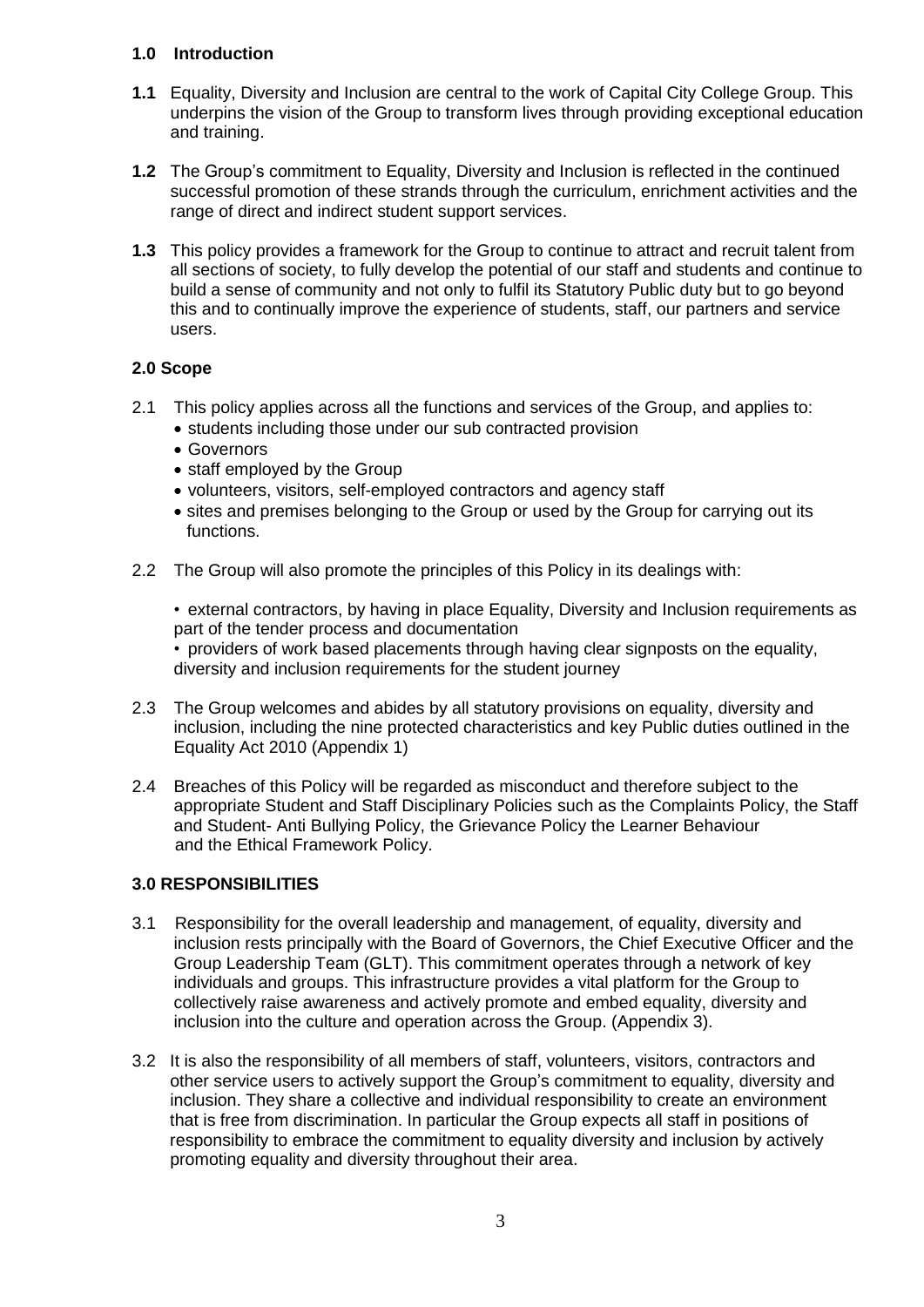Line managers' responsibilities in relation to equality, diversity and inclusion include:

- following equality, diversity and inclusion procedures when undertaking recruitment;
- appropriate communication with their staff on equality diversity, and inclusion whether matters, individually or via team meetings;
- applying all policies and procedures correctly, consistently and fairly;
- monitoring and responding to equality diversity and inclusion data;
- supporting staff to ensure equality diversity and inclusion are fully embraced and embedded by staff within their area.
- 3.3 Staff and students must comply with the Policy and treat others with respect at all times. With support they are expected to familiarise themselves with the responsibilities that Equalities legislation places on them and ensure that they are sensitive to issues of age, disability, gender reassignment, pregnancy and maternity, race, religion or belief, sex, sexual orientation and the impact of socio–economic factors.
- 3.4 Where students or staff encounter discriminatory practice or behaviour, such as bullying, harassment, verbal or physical aggression (including those by a person who provides a service on behalf of the Group or by customers using or seeking to use the Group's goods or services) they are expected to report the matter to their tutor or line manager who will take appropriate action.

## **4. IMPLEMENTATION**

**4.1** The Group is committed to creating an environment underpinned by fair and equitable practices and procedures in which all members of the community can feel comfortable, and share the Group's corporate responsibility to embed equality, diversity and inclusion through the provision of its services and function.

#### **The Group is committed to a Learner centred approach that promotes choice, opportunity and progression and includes activities such as:**

- Monitoring the achievement and retention of the learners by gender, ethnic origin, age and disability and other characteristics required by the latest Ofsted Common Inspection Framework and seek to address identified imbalances.
- Ensuring all students are given the opportunity to progress to a more advanced course if this is within their assessed potential.
- A range of feedback techniques such as student surveys used to identify student perceptions of the College environment and the quality of their experience in regards to the protected characteristics.
- Ensuring learning resources supplied through learning centres and the intranet are non discriminatory and reflect the protected characteristics.
- Curriculum teaching, learning and assessment to reflect and promote equality, diversity and inclusion and to encourage the development and supply of specialist learning materials and resources to meet the identified needs of particular groups or individuals.
- Students on placement or on work based programmes to be supported to challenge practices and behaviours in the workplace which they feel contravene the Group's policy in relation to Equality, Diversity and Inclusion. Equality, Diversity and Inclusion will be raised in visits to employers and with students on work based learning.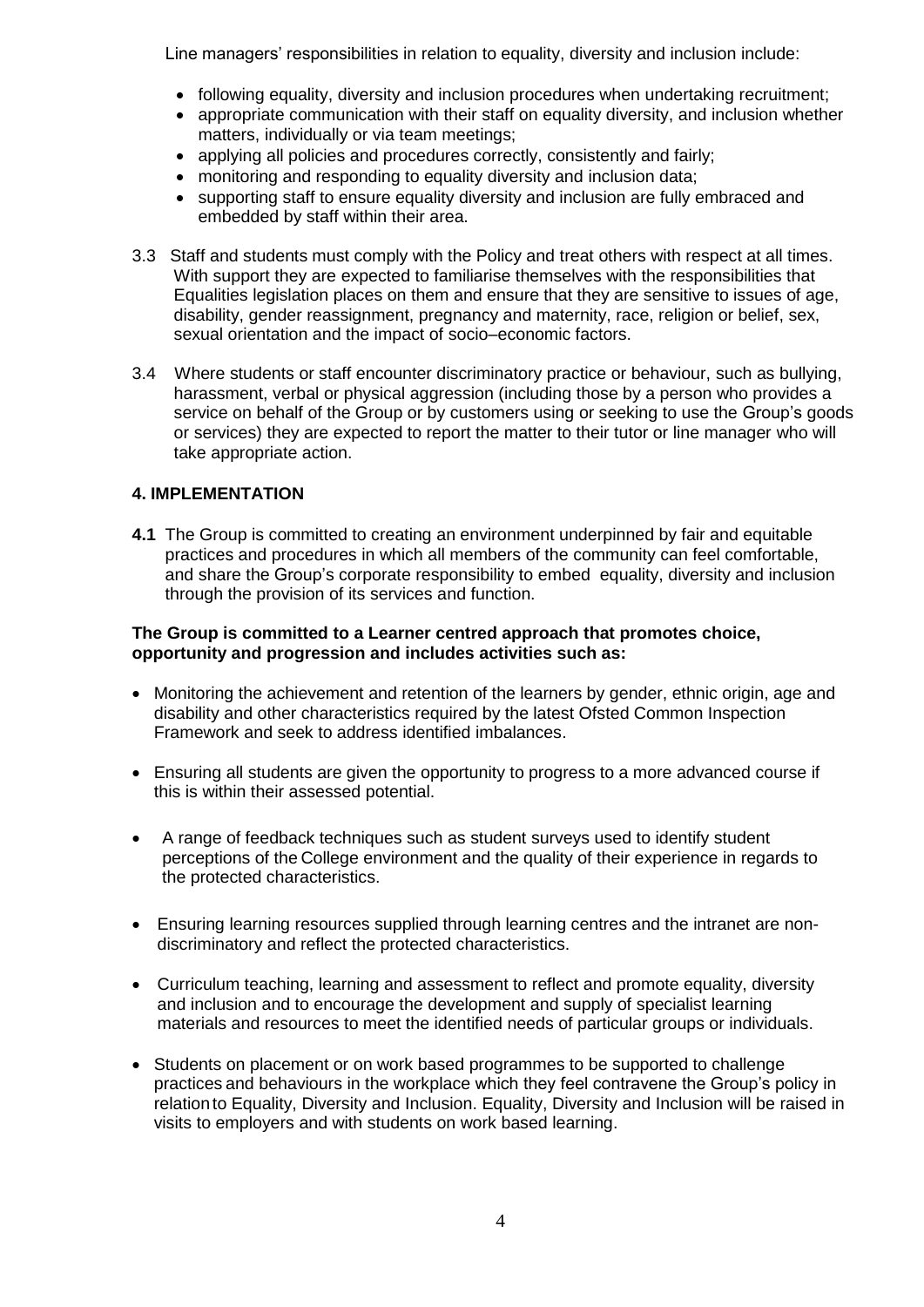# **The Group is committed to an organisational approach that demonstrates good practice and includes activities such as:**

- Monitoring the composition of staff and job applicants across the Group and in each department/service by gender, ethnic origin, age and disability and address identified imbalances and under representation.
- Undertaking Equality Impact Analysis to support Services and Functions to consider and remove potential barriers that may prevent current or future staff and students from reaching their full potential while studying or working for the Group.
- Reasonable adjustments provided for staff, students and service users who may be experiencing barriers due to disability, such as the accessibility to buildings.
- Working towards employing a workforce and membership of the Governing Body that is representative of the diversity of the communities from which the Group recruits and the Student population, through the use of Positive Action \* such as targeted recruitment campaigns and staff development programmes where appropriate.
- Consulting with appropriate staff to identify any potential barriers to recruitment, promotion and retention; students and other stakeholders to enable the Group to better meet and serve the needs of all existing and potential service users.

## **5. Learning and Development**

- 5.1 All new staff will be required to complete a mandatory online ED&I module as part of their induction and will be required to undergo refresher training every two years as a minimum; while students as part of their Induction will receive knowledge of equality legislation, British values and clear guidelines on the behaviours expected.
- 5.2 In addition to the Mandatory on line and refresher training to be offered, be-spoke equality, diversity and inclusion development activities will be provided to support the operational roles of staff, managers and Governors. Through this support the aim is to:
	- raise knowledge and understanding of equality legislation
	- to understand discriminatory practice and behaviours
	- develop equality, diversity and inclusion competencies

 Learning and development will also be used to support the career development of under-represented groups within the workforce.

## **6. COMMUNICATION AND AWARENESS**

- 6.1 The Group is committed to using a number of different ways in which to communicate the policy to ensure all our stakeholders such as staff, governors, students and employers:
	- understand our commitment to Equality, Diversity and Inclusion
	- understand their responsibilities and role in the process
	- know where to seek advice and guidance
	- know how to make complaints and are confident that they will be handled effectively.

These methods may include equality diversity and inclusion being covered via;

- Equality Diversity and Inclusion Champions
- student induction material
- HR Business Partners who can guide employees through the policy and procedures
- articles on the internet, intranet and staff newsletters.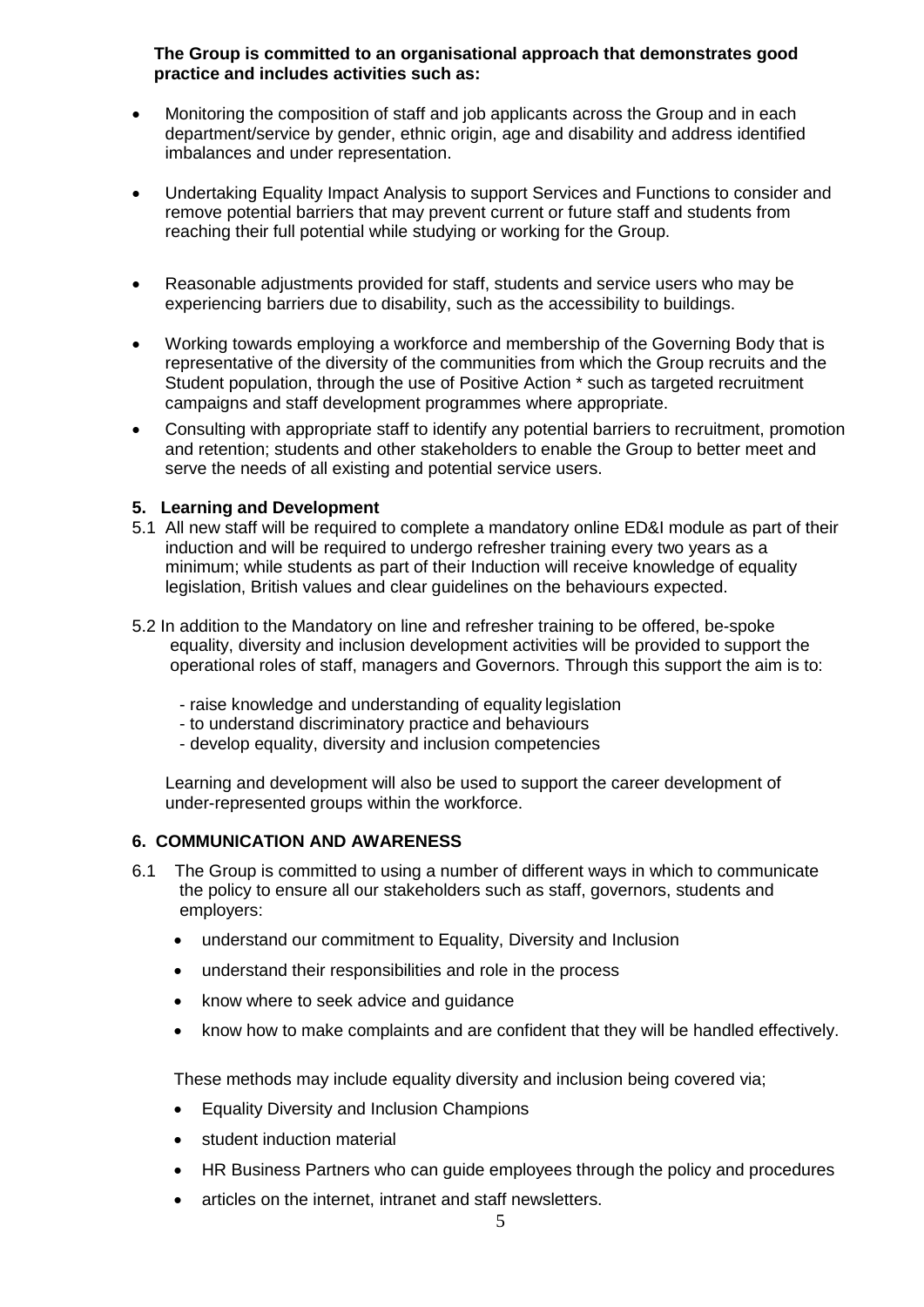# **7.0 MONITORING AND EVALUATION**

- 7.1 The Group has in place a structure to monitor the implementation and impact of the policy and related procedures. These include the:
	- Board of Governors and the respective College Education Boards.
	- Group Leadership Team, Senior Management Teams and College Leadership Team.
	- Group Equality Diversity and Inclusion Strategy Board.
	- Equality, Diversity and Inclusion Committees for City and Islington, WKC/CCCT and CONEL.
	- Curriculum and Quality Committee.
	- Student and Staff Focus Groups.
- 7.2 Key information will be produced and presented in a timely to the most appropriate committee or forum including:
	- Student enrolment, retention, and achievement, student surveys and complaints. The findings will be used to inform operational plans and the Self-Assessment Review process and to address any negative equality diversity and inclusion impact where identified.
	- All aspects of the employment process from recruitment, grievances, disciplinaries, and redundancies through to employment tribunal applications and Learning and Development opportunities. The findings will be shared with Managers and Governors, and used to inform employment and development strategies and to address any negative equality diversity and inclusion impact where identified.

# **8.0 REVIEW**

8.1 This Policy will be reviewed every year.